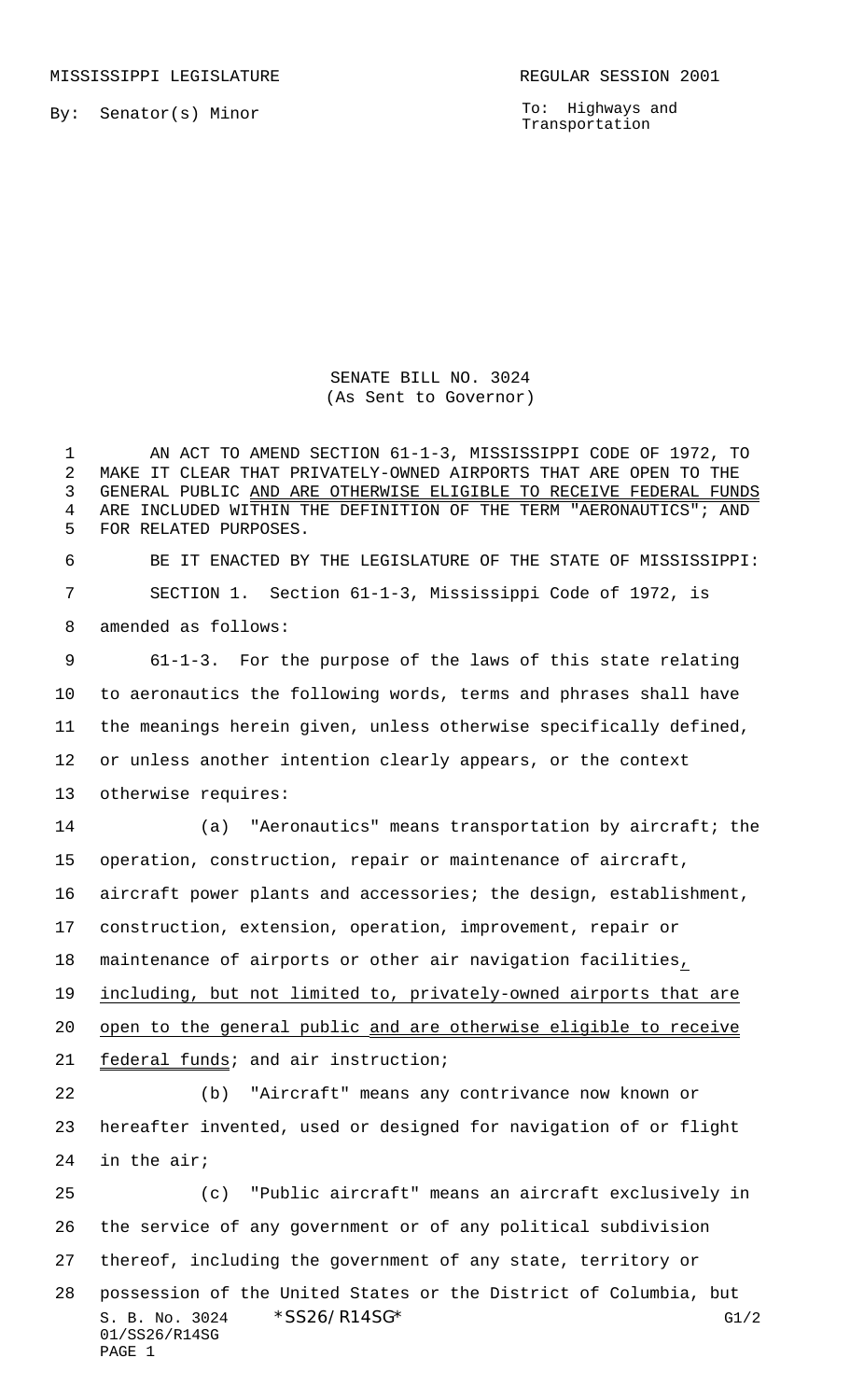not including any government-owned aircraft engaged in carrying persons or property for commercial purposes;

 (d) "Civil aircraft" means any aircraft other than a public aircraft;

 (e) "Airport" means any area of land or water which is designed for the landing and take off of aircraft, whether or not facilities are provided for the shelter, servicing or repair of aircraft, or for receiving or discharging passengers or cargo, and all appurtenant areas used or suitable for airport buildings or other airport facilities, and all appurtenant rights-of-way, whether heretofore or hereafter established;

 (f) "Commission" means the Mississippi Transportation Commission;

 (g) "State" or "this state" means the State of Mississippi;

 (h) "Director" means the Executive Director of the Mississippi Department of Transportation or his designee.

 (i) "Air navigation" means the operation or navigation of aircraft in the air space over this state, or upon any airport within this state;

 (j) "Operation of aircraft" or "operate aircraft" means the use of aircraft for the purpose of air navigation, and includes the navigation or piloting of aircraft. Any person who causes or authorizes the operation of aircraft, whether with or without the right of legal control (in the capacity of owner, lessee, or otherwise) of the aircraft, shall be deemed to be engaged in the operation of aircraft within the meaning of the statutes of this state;

 (k) "Person" means any individual, firm, partnership, corporation, company, association, joint stock association, or body politic, and includes any trustee, receiver, assignee or other similar representative thereof;

S. B. No. 3024 \*SS26/R14SG\* 01/SS26/R14SG PAGE 2